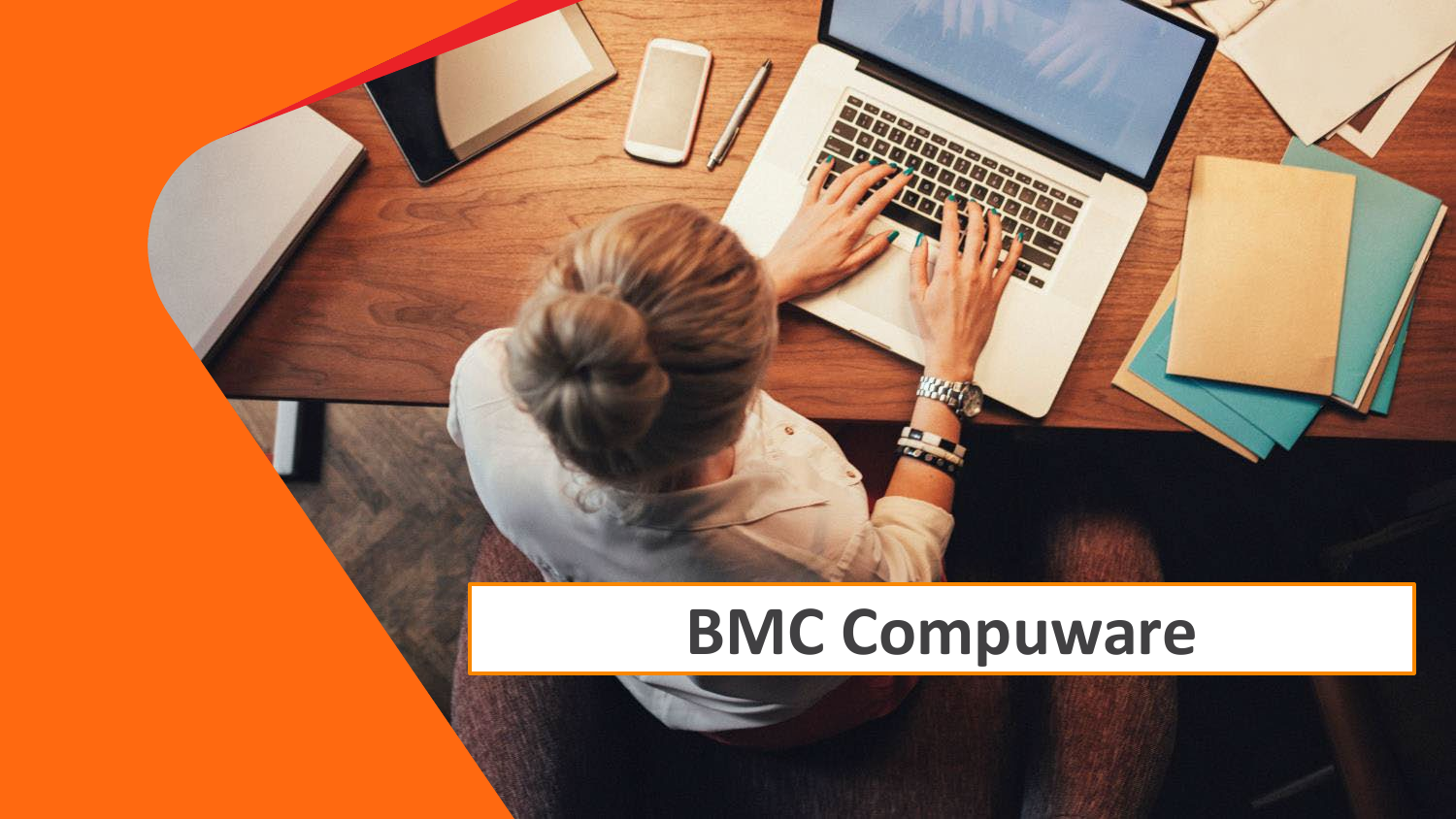

# **Programmers BMC Compuware Abend-AID Learning Track:**

## **About the Product:**

BMC Compuware Abend-AID is a failure resolution and fault management solution that enables developers to reduce the tedious and time-consuming task of manually cross-referencing pages of recorded application memory information with pages of application code to understand why an application failure occurred.



**Recommended for:** System and Application Programmers

**Training applicable to product versions**: BMC Compuware Abend-AID 12.04, 16.05, and 17.02



[BMC Compuware](https://www.bmc.com/education/courses/bmc-compuware-abend-aid-17x-advanced-using-wbt.html)  Abend-AID 17.x: **Advanced Using (0.15 LPC)**

**WBT 1 hr** 

**Fundamentals**

Fundamentals

| <b>BMC Compuware</b><br>Abend-AID 17.x:<br><b>Fundamentals Using</b> |       |  | <b>BMC Compuware</b><br>Abend-AID 17.x:<br><b>Fundamentals in Topaz</b> |                 |
|----------------------------------------------------------------------|-------|--|-------------------------------------------------------------------------|-----------------|
| $(0.3$ LPC $)$                                                       |       |  | <b>Workbench Using</b><br>$(0.15$ LPC $)$                               |                 |
| <b>WBT</b>                                                           | 2 hrs |  | <b>WBT</b>                                                              | 1 <sub>hr</sub> |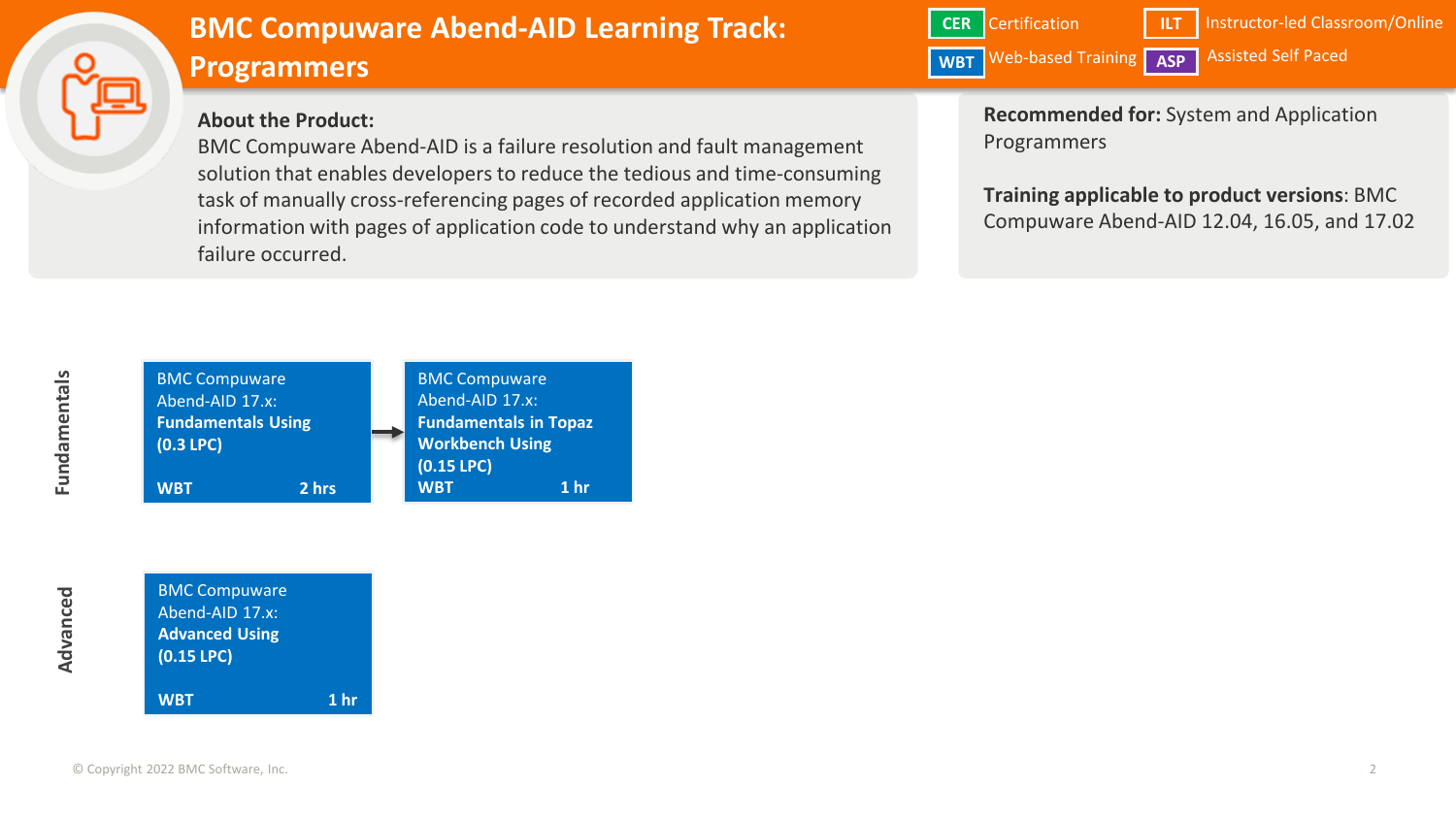

# **Administrators BMC Compuware COPE Learning Track:**

## **About the Product:**

Creating and maintaining multiple IMS development and test systems is hard. BMC Compuware COPE virtualizes IMS systems, so new development images of IMS are available nearly on demand, significantly reducing the cost and delay associated with creating new IMS subsystems.

Certification **CER WBT** Web-based Training **ASP ILT** | Instructor-led Classroom/Online Assisted Self Paced

#### **Recommended for:** Administrators

**Training applicable to product versions**: BMC Compuware COPE 19.x

| <b>BMC Compuware COPE</b>     |
|-------------------------------|
| 19.x: Fundamentals            |
| <b>Using</b>                  |
| $(0.15$ LPC)                  |
|                               |
| 1 <sub>hr</sub><br><b>WBT</b> |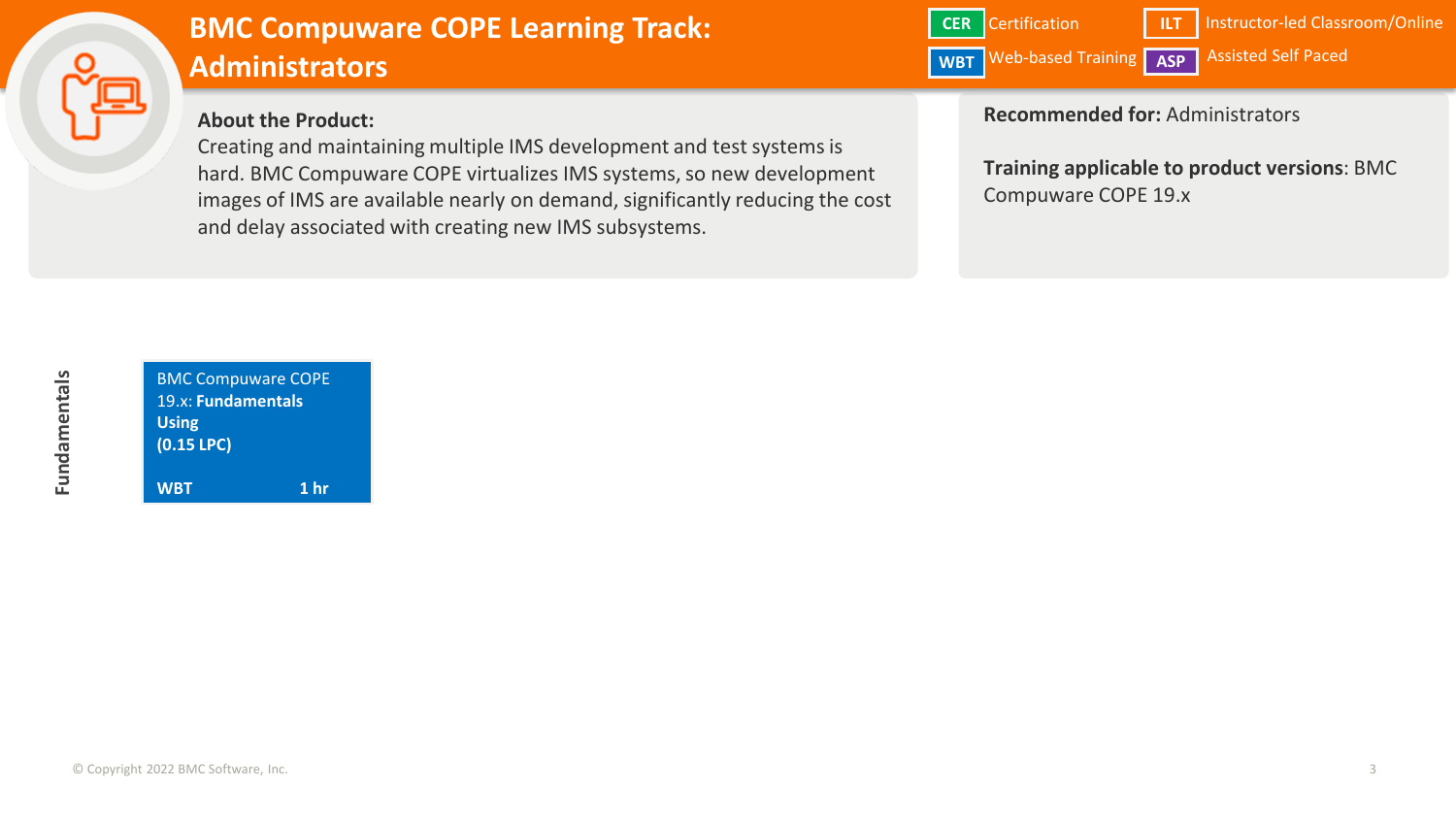

# **B B B Developers BMC Compuware Hiperstation Learning Track:**

## **About the Product:**

BMC Compuware Hiperstation automates load and performance testing to help DevOps teams reduce time-consuming manual tests. Now you can ensure mainframe applications are thoroughly tested and delivered with expected performance, scalability, and reliability.

Certification **CER WBT** Web-based Training **ASP ILT** | Instructor-led Classroom/Online Assisted Self Paced

**Recommended for:** Developers and Testers

**Training applicable to product versions**: BMC Compuware Hiperstation 17.x

BMC Compuware Hiperstation 17.x: **[Fundamentals Using](https://www.bmc.com/education/courses/bmc-compuware-abend-aid-17x-fundamentals-using-wbt.html) (0.15 LPC) WBT 1 hr**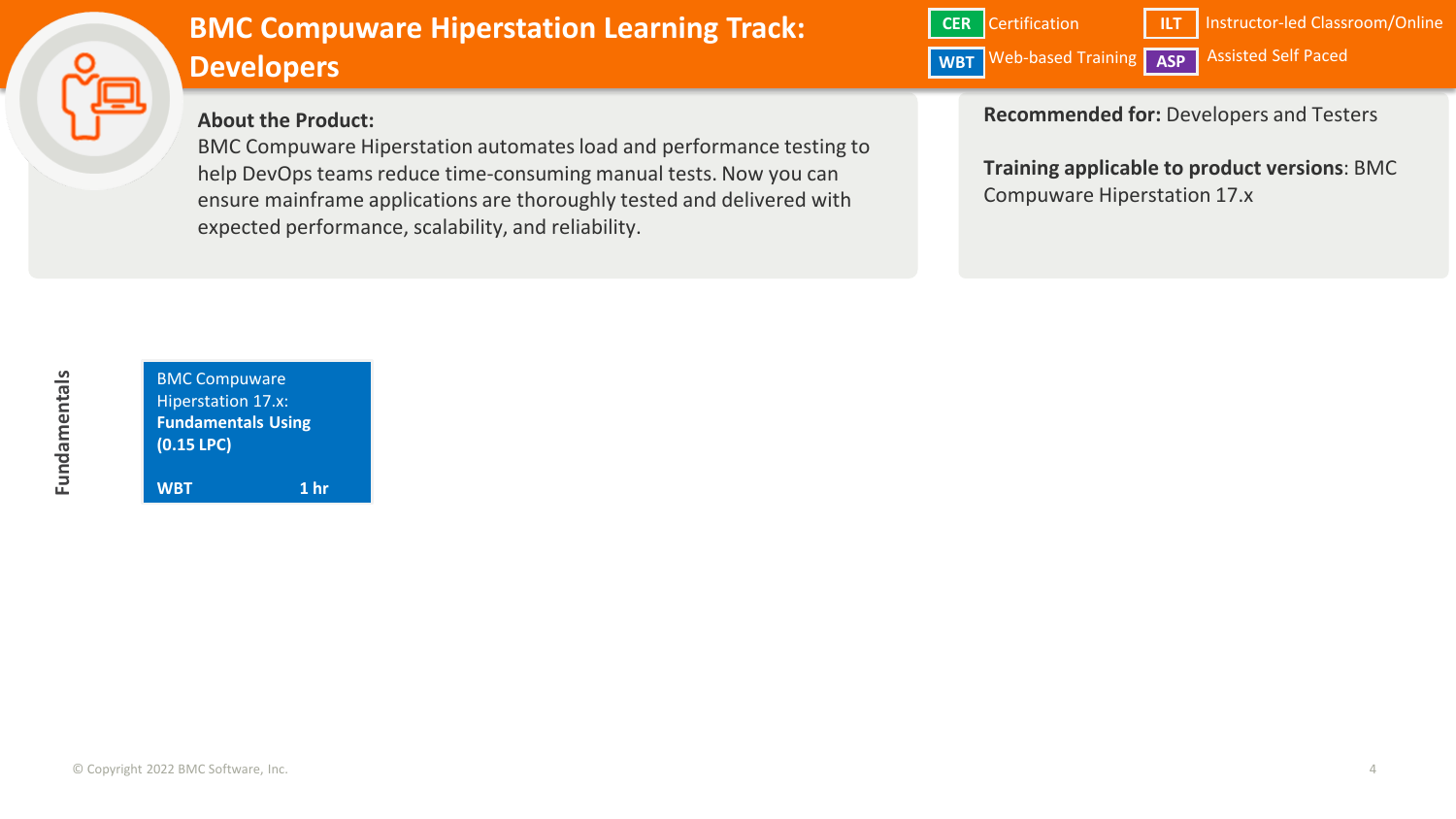

# **Programmers BMC Compuware ISPW Learning Track:**

## **About the Product:**

BMC Compuware ISPW empowers developers of all experience levels to increase the quality, velocity, and efficiency of software development and delivery. Use ISPW for mainframe source code management (SCM) as well as build and deploy, or with enterprise Git.

Certification **CER WBT** Web-based Training **ASP ILT** | Instructor-led Classroom/Online Assisted Self Paced

#### **Recommended for:** Developers

**Training applicable to product versions**: BMC Compuware ISPW 18.x



**Fundamentals**

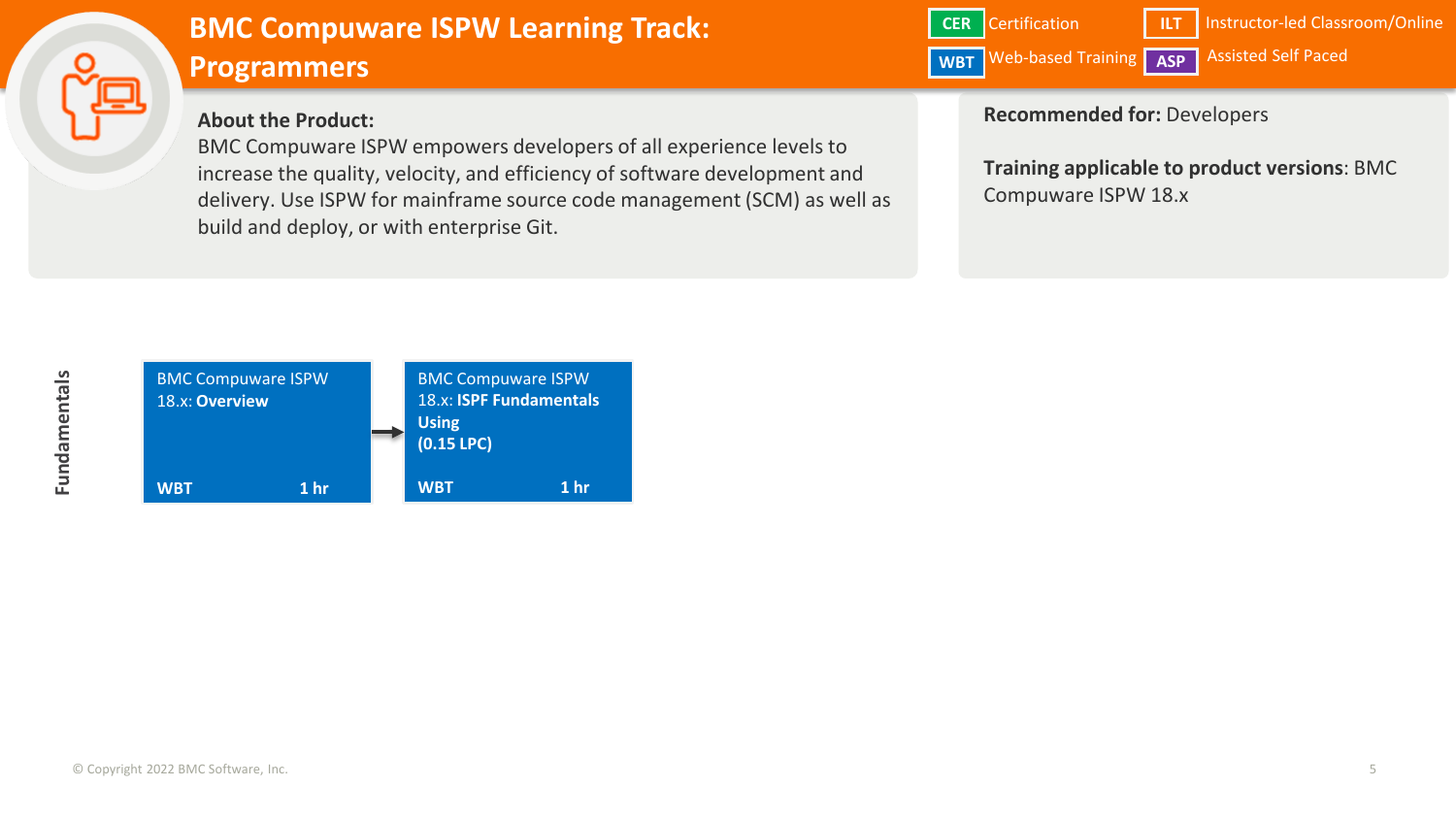

# **Performance Analysts BMC Compuware Strobe/iStrobe Learning Track:**

#### **About the Product:**

BMC Compuware Strobe/iStrobe is a performance management and analysis solution for mainframe applications that helps performance analysts pinpoint application inefficiencies causing excessive CPU consumption and prolonged execution time.

Certification **CER Web-based Training ASP ILT** | Instructor-led Classroom/Online Assisted Self Paced **WBT**

**Recommended for:** Performance Analysts

**Training applicable to product versions**: BMC Compuware Strobe/iStrobe 18.x

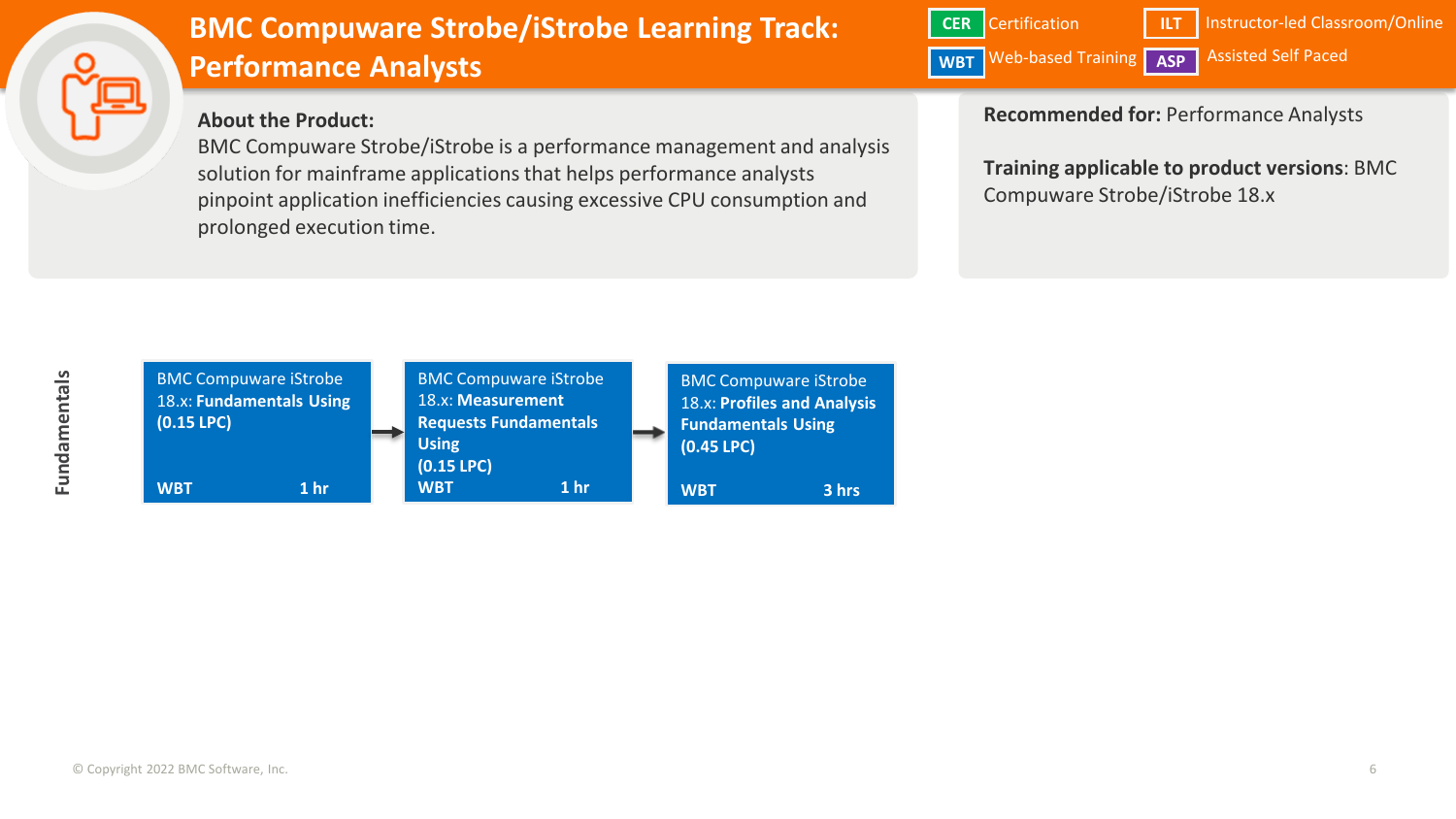

BMC Compuware Topaz [for Enterprise Data 18.x:](https://www.bmc.com/education/courses/bmc-compuware-abend-aid-17x-fundamentals-using-wbt.html)  **Test Data Privacy Fundamentals Using (0.15 LPC) WBT 1 hr**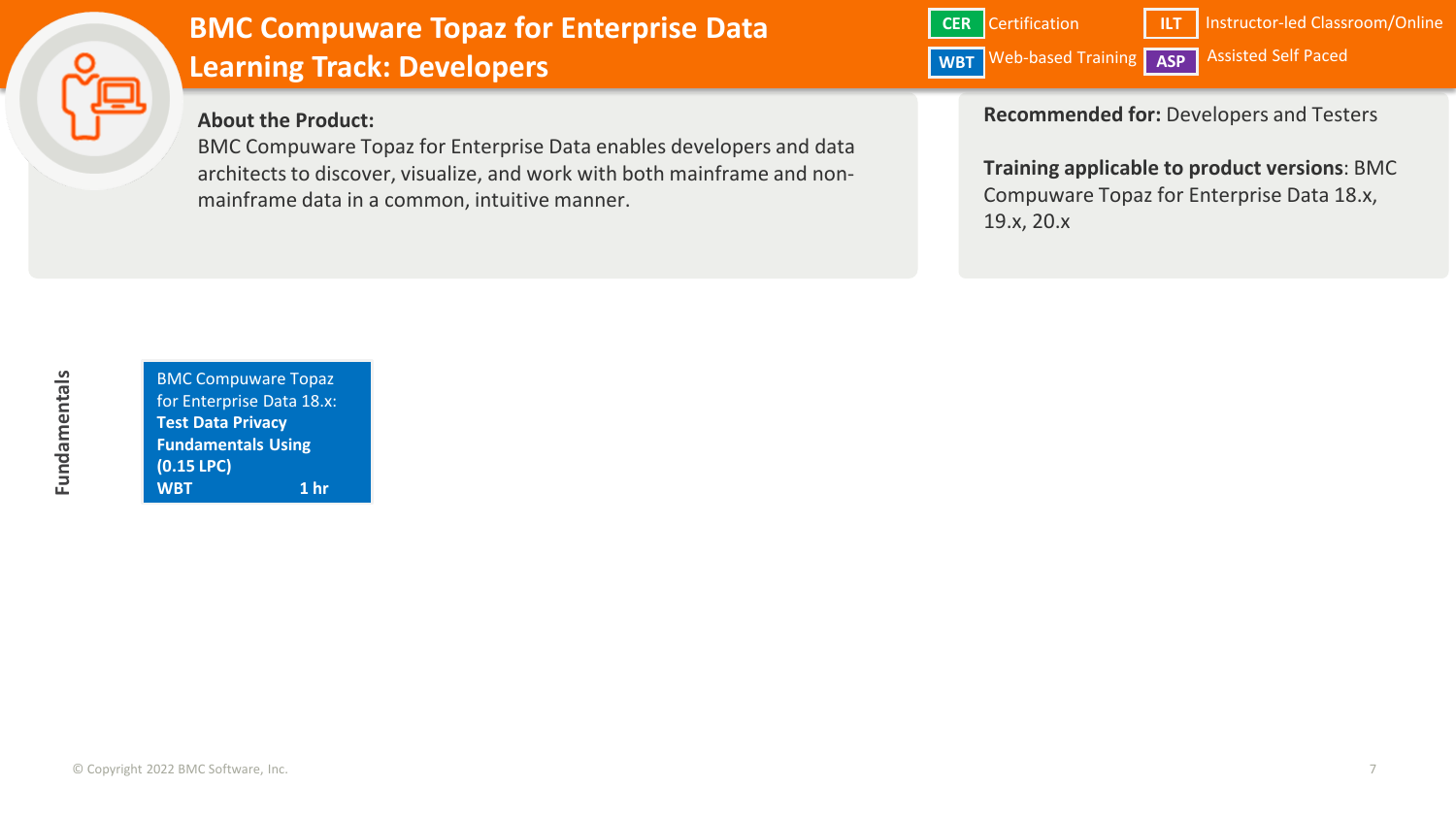

# **B B B Developers BMC Compuware Topaz for Total Test Learning Track:**

#### **About the Product:**

BMC Compuware Topaz for Total Test enables developers and testers at all skill levels to test programs and subprograms almost immediately after updating a piece of code to ensure unintended changes were not introduced into the codebase.

**Recommended for:** Developers and Testers

**Training applicable to product versions**: BMC Compuware Topaz for Total Test 18.x, 19.x, 20.x



**ILT** | Instructor-led Classroom/Online

**WBT** Web-based Training **ASP** Assisted Self Paced

Certification **CER**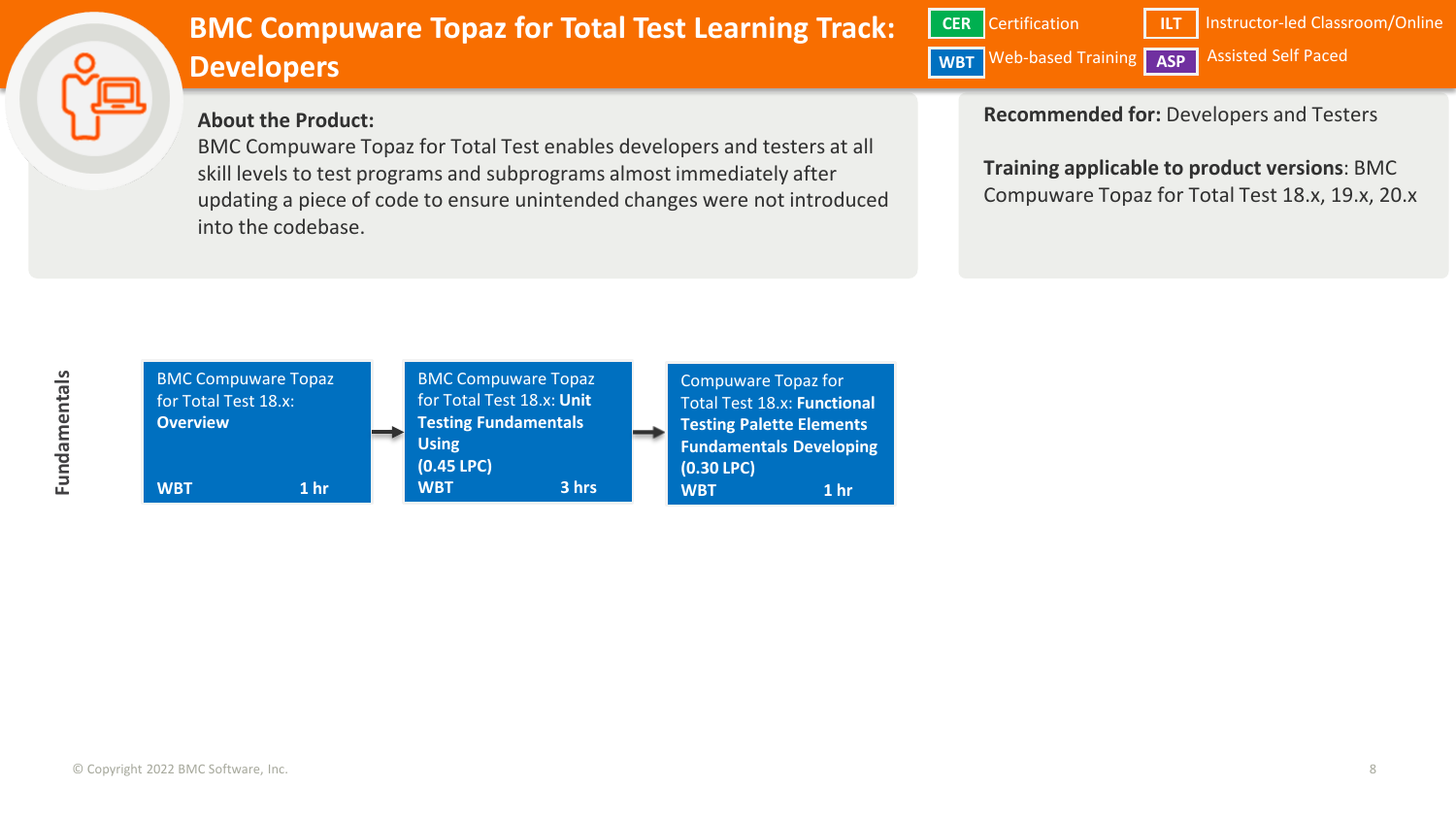

## **B B B Developers BMC Compuware Topaz Workbench Learning Track:**

#### **About the Product:**

BMC Compuware Topaz Workbench provides an intuitive interface that enables developers of all skill levels to be quickly productive. The integrated UI provides access to all the tools in the Topaz suite and Compuware's other industry-leading developer tools—Abend-AID, File-AID, ISPW, Strobe, and Xpediter—as well as non-Compuware products and distributed solutions.

Certification **CER WBT** Web-based Training **ASP ILT** | Instructor-led Classroom/Online Assisted Self Paced

#### **Recommended for:** Developers

**Training applicable to product versions**: BMC Compuware Topaz Workbench 20.x

BMC Compuware Topaz Workbench 20.x: **[Fundamentals Developing](https://www.bmc.com/education/courses/bmc-compuware-abend-aid-17x-fundamentals-using-wbt.html) (0.30 LPC) WBT 2 hr**